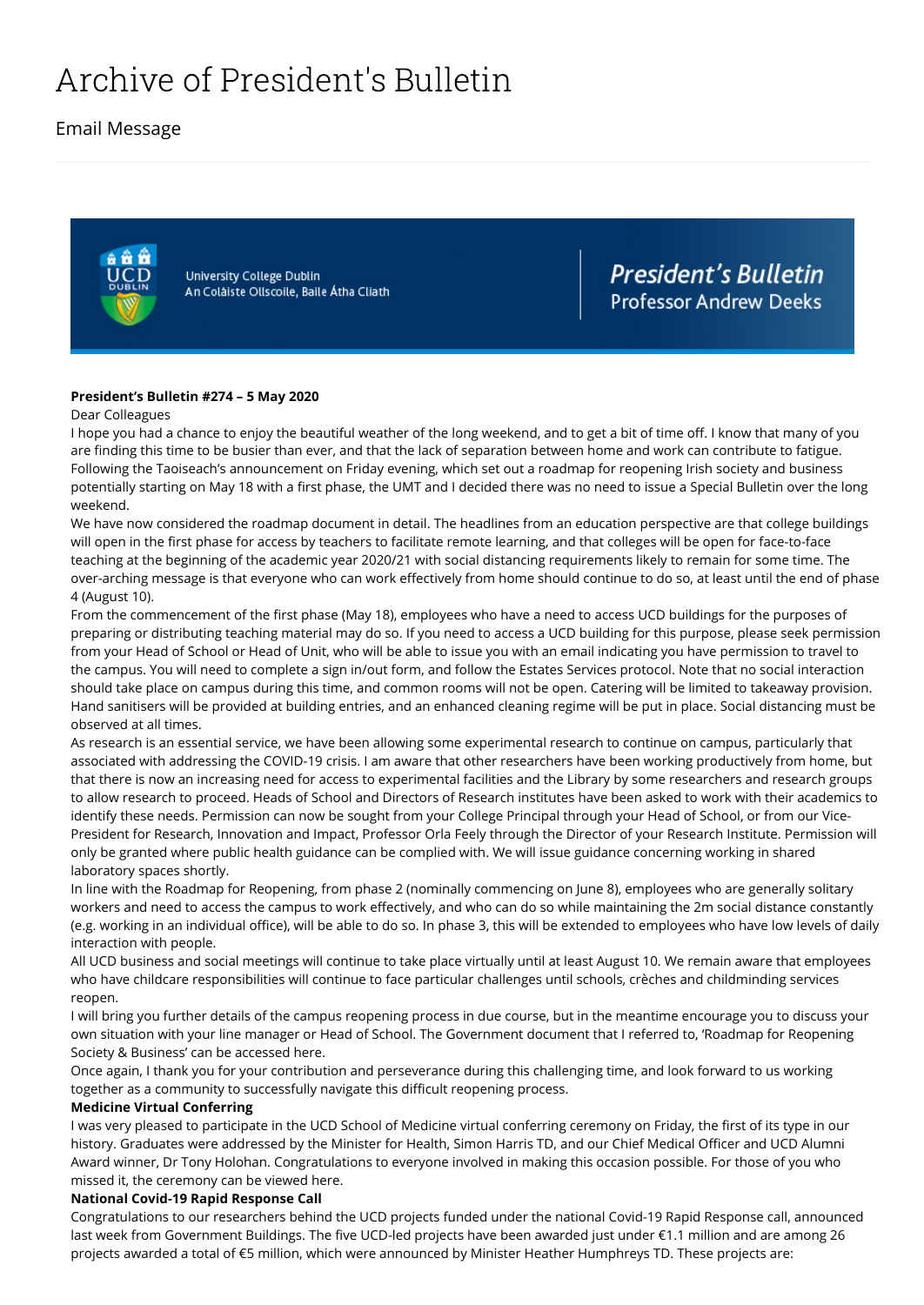Developing and supplying reagents and materials for SARS-CoV-2 testing (€540,000, highest funded project of the 26). Led by Dr Virginie Gautier, Centre for Research in Infectious Diseases and UCD School of Medicine; Professor Patrick Mallon, UCD Centre for Experimental Pathogen Host Research and UCD School of Medicine; and Professor Gil Lee, UCD School of Chemistry to deliver reagents for hospitals in the Ireland East Hospital Group.

COVID-19: The North Dublin Cohort Study (€199,000). Led by Professor John Lambert, UCD School of Medicine and Consultant at Mater Misericordiae University Hospital to determine baseline characteristics and outcomes of patients with COVID-19 under the care of the Infectious Diseases Department at the Mater.

Screening for antiviral compounds active against SARS-CoV-2 (€190,000). Led by Dr Virginie Gautier, UCD Centre for Experimental Pathogen Host Research and UCD School of Medicine to identify effective antiviral drugs to be included as part of new therapeutic interventions against COVID-19.

CUPID COVID-19: Paediatric emergency department attendance during Covid-19 (€107,000). Led by Dr Emma Nicholson and Dr Thérèse McDonnell, UCD School of Nursing, Midwifery and Health Systems to assess the impact of the pandemic on the care seeking behaviour of parents to identify how barriers to accessing care can be removed.

Impact of Covid-19 on Individuals with Intellectual and Developmental Disabilities and Caregivers (€63,000). Led by Associate Professor Christine Linehan, UCD Centre for Disability Studies and UCD School of Psychology to investigate the impact of COVID-19 on these vulnerable populations.

#### **2020 Research Impact Case Study Competition**

The 2020 Research Impact Case Study Competition was launched today. The competition encourages researchers from all disciplines to consider and celebrate the wider impact of their research. Various supports and resources are available as part of this initiative, helping researchers write a case study and understand the nature of research impact. Details of the competition, along with the winning case studies from previous years, are available [here](https://www.ucd.ie/research/portal/ucdimpactcasestudycompetition/overview/).

#### **Call for Nominations - Teaching and Learning Awards**

COVID-19 continues to present many challenges, not least for our students who have had to adapt quickly to teaching, learning and assessment online. Faculty and staff have worked very hard to make this a positive experience and to support our students in any they can.

Last November the 2019-2020 Teaching and Learning Awards were launched and over 1,000 nominations have since been submitted. The call for nominations is issued in each trimester and the nomination system remains open until 30 August 2020. You can [nominate](http://www.ucd.ie/teaching/nominate) any UCD faculty or staff for an award. A short explanation must be provided for each nomination. The nominee will not know who has nominated them but will receive a copy of the nomination text. Nominations/applications for colleagues located in units not associated with the college structures will be evaluated using a process that mirrors the college process. The awards are for those who help students to develop, often beyond what they themselves may have imagined. It could be through inspiration, passion or creative communication, or it could be through providing understanding and encouragement to help students overcome obstacles and push through boundaries. For more information, including the nomination and application process, the selection criteria and key dates go to the UCD [Teaching](http://www.ucd.ie/teaching/awardsgrants/awards/) and Learning website.

#### **COVID-19 Crisis Response Conferences**

UCD Geary Institute has been running a series of very well received COVID-19 Crisis Response Conferences. They have been receiving a great deal of attention in the press, social media and among academics internationally. At a recent conference, one of the six sessions featured the Minister for Finance and Public Expenditure who joined a discussion on Fiscal Policy through the Crisis. The previous week, there was an online economic seminar which included the Secretaries General of both Departments of Finance and Public Expenditure and of Employment and Social Affairs. You can get more information about these and other updates from UCD Geary Institute [here](http://publicpolicy.ie/). My thanks to Professor Philip O'Connell and his team at the Institute for organising this series.

# **UCD: In Conversation Series**

Following on from the successful launch of the UCD: In Conversation series last week, the next in line for this week's UCD Alumni Relations speaker series is Caroline Casey, award-winning social entrepreneur and founder of the Valuable 500, and Martina Fitzgerald, political journalist and author on the topic of 'It's Normal To Be Different'. Register to attend [here](https://zoom.us/w_p/98257147410/add000e0-3598-4148-978e-9df875a77878.jpg).

#### **Congratulations to the following:**

# **Research grants and awards officially registered this week**

## **UCD School of Archaeology**

Professor Tadhg O'Keeffe: €15,000 from The Heritage Council for project entitled The deserted town of Newtown Jerpoint, Co. Kilkenny and its hinterland: archaeology and agri-tourism

#### **UCD School of English Drama and Film and UCD School of Computer Science**

Professor Gerardine Meaney with Dr Derek Greene: €2,498,126 from HORIZON 2020 for project entitled European Migrants in the British Imagination: Victorian and Neo-Victorian Culture (VICTEUR)

#### **UCD School of Mathematics and Statistics**

Professor Adrian Ottewill with Dr Vojtech Witzany: €184,591 from HORIZON 2020 for project entitled PreciseEMRIs: Precise predictions for extreme mass ratio inspirals

#### **UCD School of Mechanical and Materials Engineering**

Dr James O'Donnell: €142,250 from Sustainable Energy Authority of Ireland for project entitled ALIVE - Assessing Indoor Environmental Quality and Energy Efficiency In <sup>a</sup> range of Naturally-Ventilated Buildings: A Multi-Disciplinary Approach Professor Lizbeth Goodman: €85,000 from University College Dublin Foundation CLG for project entitled Research into inclusive design and creative technologies

## **UCD School of Medicine**

Professor Walter Kolch: €300,000 from National Children's Research Centre for project entitled Precision Oncology Ireland Strategic Partnership Programme (POI SPP)